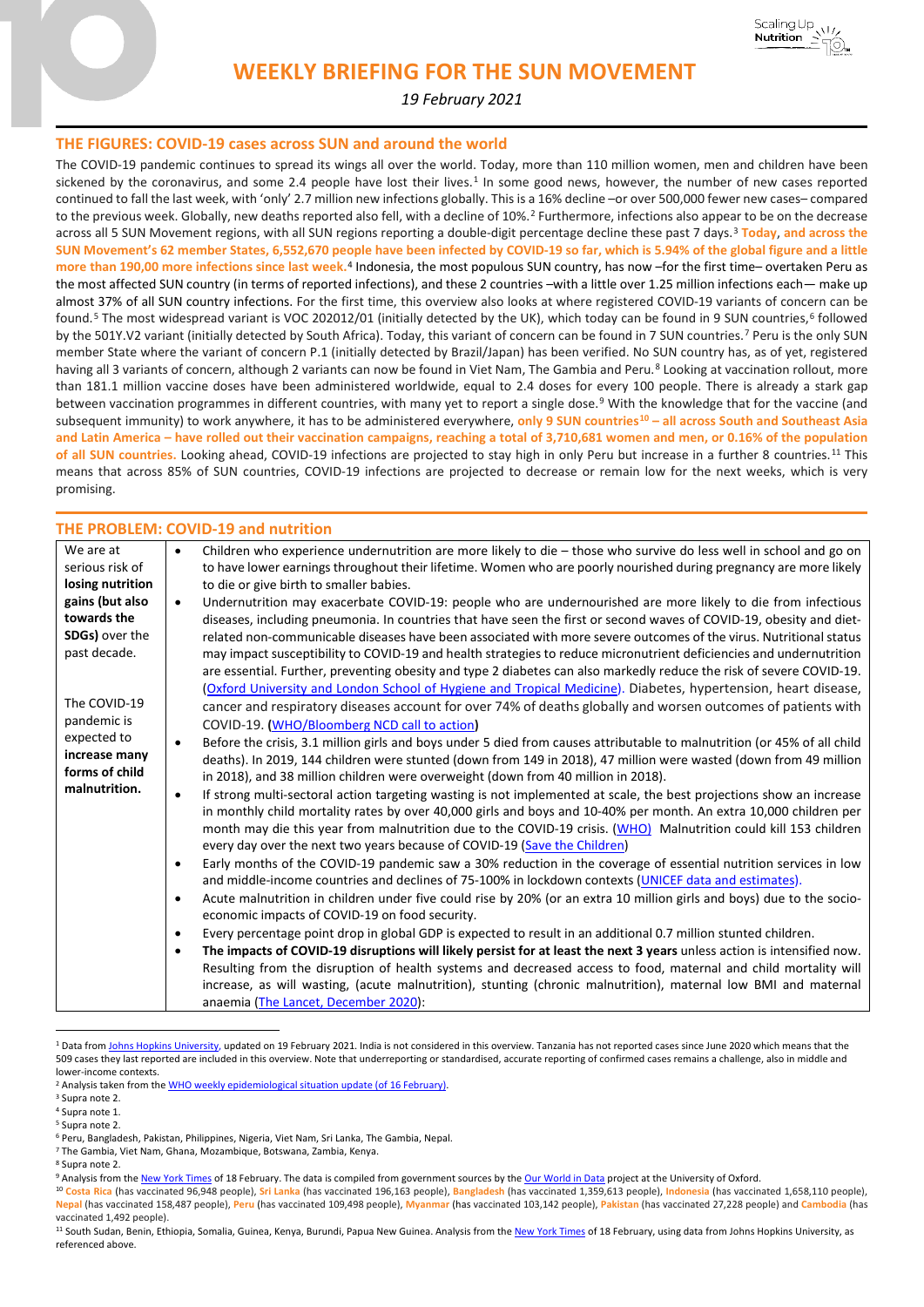|                                            | By 2022, COVID-19 could result in an additional 9.3 million wasted and 2.6 million stunted children, 168,000<br>additional child deaths, 2.1 million maternal anaemia cases, 2.1 million children born to low BMI women and<br>USD 29.7 billion future productivity losses due to excess stunting and child mortality. The estimated additional<br>burden of childhood stunting and child mortality due to COVID-19 disruptions in nutrition services would result<br>in future productivity losses between the ages of 18 and 65 years (depending on country life expectancy) of USD<br>29.7 billion under the moderate scenario. Additional cases of anaemia during pregnancy would result in USD 79 |
|--------------------------------------------|--------------------------------------------------------------------------------------------------------------------------------------------------------------------------------------------------------------------------------------------------------------------------------------------------------------------------------------------------------------------------------------------------------------------------------------------------------------------------------------------------------------------------------------------------------------------------------------------------------------------------------------------------------------------------------------------------------|
|                                            | million in lost productivity between 2020-2022, under the moderate scenario. An additional USD 1.2 billion per<br>year is needed to mitigate these effects. (The Lancet, December 2020)                                                                                                                                                                                                                                                                                                                                                                                                                                                                                                                |
|                                            | The Sahel region is now home to over 60 per cent of the children suffering from wasting in West and Central<br>$\bullet$                                                                                                                                                                                                                                                                                                                                                                                                                                                                                                                                                                               |
|                                            | Africa (UNICEF)<br>In 2020, of the 305,000 children screened and referred for treatment in the 147 WHO-supported nutrition<br>$\bullet$                                                                                                                                                                                                                                                                                                                                                                                                                                                                                                                                                                |
|                                            | surveillance sites across Yemen, almost a third of the children aged 6-59 months were suffering from severe or<br>moderate wasting, and around two-thirds of them showed signs of stunting. (WHO)                                                                                                                                                                                                                                                                                                                                                                                                                                                                                                      |
|                                            | 60 million children across eight of the biggest humanitarian crises need help to survive this year. (Save the Children)<br>$\bullet$<br>The number of children receiving treatment for malnutrition has decreased by 20-12.5% across conflict-affected                                                                                                                                                                                                                                                                                                                                                                                                                                                 |
|                                            | countries. (International Rescue Committee report)                                                                                                                                                                                                                                                                                                                                                                                                                                                                                                                                                                                                                                                     |
|                                            | 11 million children under five at risk of extreme hunger or starvation across eleven countries (all SUN countries:<br>$\bullet$<br>Afghanistan, Burkina Faso, DRC, Haiti, Mali, Niger, Nigeria (N/NW), Somalia, South Sudan, Sudan, Yemen (South).                                                                                                                                                                                                                                                                                                                                                                                                                                                     |
|                                            | (Save the Children)<br>COVID-19 has adversely impacted diets, eating habits and lifestyles of children. Since April 2020, about 370 million children have<br>$\bullet$                                                                                                                                                                                                                                                                                                                                                                                                                                                                                                                                 |
|                                            | missed out on meals and essential health and nutrition services, with a potential impact of up to 24 million dropouts and USD<br>10 trillion in lost future earnings for the current cohort of learners. (UNESCO, UNICEF, WFP, WHO joint statement). Close                                                                                                                                                                                                                                                                                                                                                                                                                                             |
|                                            | to half a billion pupils are still affected by school closures; and the most and the most marginalised, including at least<br>11 million girls, are at high risk of never returning to school (UN DSG Mohammed). Children in Latin America have                                                                                                                                                                                                                                                                                                                                                                                                                                                        |
|                                            | lost four times as many school days than children in the rest of the world (UNICEF). Out of 1.3 billion children excluded<br>from school because of coronavirus restrictions in the past year, 370 million children for whom schools are a key                                                                                                                                                                                                                                                                                                                                                                                                                                                         |
|                                            | source of daily nutrition have missed out on 39 billion meals - or 40% of their usual intake. (UNICEF/WFP)                                                                                                                                                                                                                                                                                                                                                                                                                                                                                                                                                                                             |
| COVID-19 has                               | COVID-19-related disruptions can result in consequences for health and nutrition of a severity and scale unseen for<br>$\bullet$                                                                                                                                                                                                                                                                                                                                                                                                                                                                                                                                                                       |
| triggered the<br>deepest global            | more than half a century. (UN Secretary-General brief on food security and nutrition) By the 2020, 12,000 people<br>were projected to lose their lives from hunger linked to COVID-19, potentially more than those likely to die from the                                                                                                                                                                                                                                                                                                                                                                                                                                                              |
| recession since                            | disease itself (Oxfam brief on hunger, malnutrition & COVID-19).                                                                                                                                                                                                                                                                                                                                                                                                                                                                                                                                                                                                                                       |
| the 1930s.                                 | Ensuring enough calories is not enough, good nutrition needs to be at the centre of food security efforts during and<br>$\bullet$                                                                                                                                                                                                                                                                                                                                                                                                                                                                                                                                                                      |
|                                            | beyond this crisis. Globally, the cost to health, nutrition, and the natural environment from failing food systems is<br>estimated to be USD 12 trillion dollars a year and rising. (GLOPAN report).                                                                                                                                                                                                                                                                                                                                                                                                                                                                                                   |
| We face an                                 | This pandemic is a crisis on top of a crisis in parts of Africa, Latin America and Asia, and, the impacts of crises are<br>$\bullet$                                                                                                                                                                                                                                                                                                                                                                                                                                                                                                                                                                   |
| impending<br>global food                   | never gender-neutral - COVID-19 is no exception.<br>Acute hunger has most likely doubled to 270 million people in 2020 compared to 135 million in 2019 and 80 million<br>$\bullet$                                                                                                                                                                                                                                                                                                                                                                                                                                                                                                                     |
| emergency <sup>12</sup> of<br>unknown, but | in 2015 (Trócaire).<br>Famine is becoming a reality in Burkina Faso, (Northeast) Nigeria, South Sudan and Yemen (ECHO), with a further 20                                                                                                                                                                                                                                                                                                                                                                                                                                                                                                                                                              |
| likely very large                          | countries likely to face spikes in high acute food insecurity. (FAO)                                                                                                                                                                                                                                                                                                                                                                                                                                                                                                                                                                                                                                   |
| proportions.                               | 33 million additional women, men and children are at risk of facing hunger due to remittances losses (WFP/IOM<br>report)                                                                                                                                                                                                                                                                                                                                                                                                                                                                                                                                                                               |
| COVID-19 is<br>severely                    | In 2019, 3 billion people around the world could not afford a healthy diet. (SOFI 2020) A healthy diet Is out of reach<br>$\bullet$                                                                                                                                                                                                                                                                                                                                                                                                                                                                                                                                                                    |
| disrupting                                 | for 1.9 billion people in Asia-Pacific (FAO, UNICEF, WFP and WHO). December 2020 saw global food prices reach a<br>six-year high, with analysts expecting prices to continue to rise in 2021, fuelling inflation and adding to the pressure                                                                                                                                                                                                                                                                                                                                                                                                                                                            |
| livelihoods &<br>the production,           | on families as hunger surges throughout the world. (FAO food price index)                                                                                                                                                                                                                                                                                                                                                                                                                                                                                                                                                                                                                              |
| transportation,                            | NEW: Global labour income in 2020 is estimated to have declined by 8.3 per cent, equivalent to 255 million full-<br>$\bullet$<br>time jobs, and USD 3.7 trillion, or 4.4% of global gross domestic product (GDP) lost. The largest loss was                                                                                                                                                                                                                                                                                                                                                                                                                                                            |
| storage and<br>sale of food.               | experienced by workers in the Americas (10.3%), while the smallest loss was registered in Asia and the Pacific (6.6                                                                                                                                                                                                                                                                                                                                                                                                                                                                                                                                                                                    |
|                                            | per cent). (ILO Monitor seventh edition: COVID-19 and the world of work).<br>1.6 billion people working in the informal economy (half of global labour force) still risk losing their livelihoods and<br>$\bullet$                                                                                                                                                                                                                                                                                                                                                                                                                                                                                     |
| This                                       | have less access to healthy, nutritious food. NEW: in early January, 93% of the world's workers lived in countries with                                                                                                                                                                                                                                                                                                                                                                                                                                                                                                                                                                                |
| undermines<br>people's ability             | some form of workplace closure measure in place. Women and young people are the most hard-hit, as they are                                                                                                                                                                                                                                                                                                                                                                                                                                                                                                                                                                                             |
| to access safe,                            | overrepresented in the informal sector, and in service industry jobs that cannot easily move online. NEW: In 2020,<br>employment losses for women stood at 5%, versus 3.9% for men. (ILO Monitor). Only 1/8 countries worldwide have                                                                                                                                                                                                                                                                                                                                                                                                                                                                   |
| nutritious and                             | measures in place to protect women against the social and economic impacts of COVID-19. (UN Women/UNDP                                                                                                                                                                                                                                                                                                                                                                                                                                                                                                                                                                                                 |
| diverse diets,<br>including a              | gender tracker) Yet, only 3.5% of COVID-19 decision-making bodies and task forces across 87 countries have achieved                                                                                                                                                                                                                                                                                                                                                                                                                                                                                                                                                                                    |
| likely increase                            | gender parity. (BMJ Global Health) It is estimated that the coronavirus pandemic could wipe out 25 years of increasing                                                                                                                                                                                                                                                                                                                                                                                                                                                                                                                                                                                 |
| in people's                                | gender equality, due to an increase in the unfair care burden and increased unemployment. (UN Women brief).<br>Progress has been made on gender equality in humanitarian response. (OCHA)                                                                                                                                                                                                                                                                                                                                                                                                                                                                                                              |
| reliance on                                | COVID-19 disproportionately affects low-income workers' finances in developing countries: In Latin America, 71%<br>$\bullet$                                                                                                                                                                                                                                                                                                                                                                                                                                                                                                                                                                           |
| staple foods.                              | report that a household member has lost their job and 61% that a household member closed their business, in                                                                                                                                                                                                                                                                                                                                                                                                                                                                                                                                                                                            |
|                                            | comparison to highest income respondents, where just 14% of whom reported that a household member lost their<br>job and 54% that a household member closed their business. (Inter-American Development Bank report)                                                                                                                                                                                                                                                                                                                                                                                                                                                                                    |
|                                            | Estimates suggest that earnings will fall by 28% in upper-middle-income countries, and 82% in lower-middle and<br>$\bullet$                                                                                                                                                                                                                                                                                                                                                                                                                                                                                                                                                                            |
|                                            | low-income countries. (Glopan Brief: COVID-19: safeguarding food systems and promoting healthy diets)                                                                                                                                                                                                                                                                                                                                                                                                                                                                                                                                                                                                  |

<span id="page-1-0"></span> $^{12}$  The UNSG brief defines a food emergency as "an extraordinary situation in which people are unable to meet their basic survival needs, or there are serious and immediate threats to human life and well-being".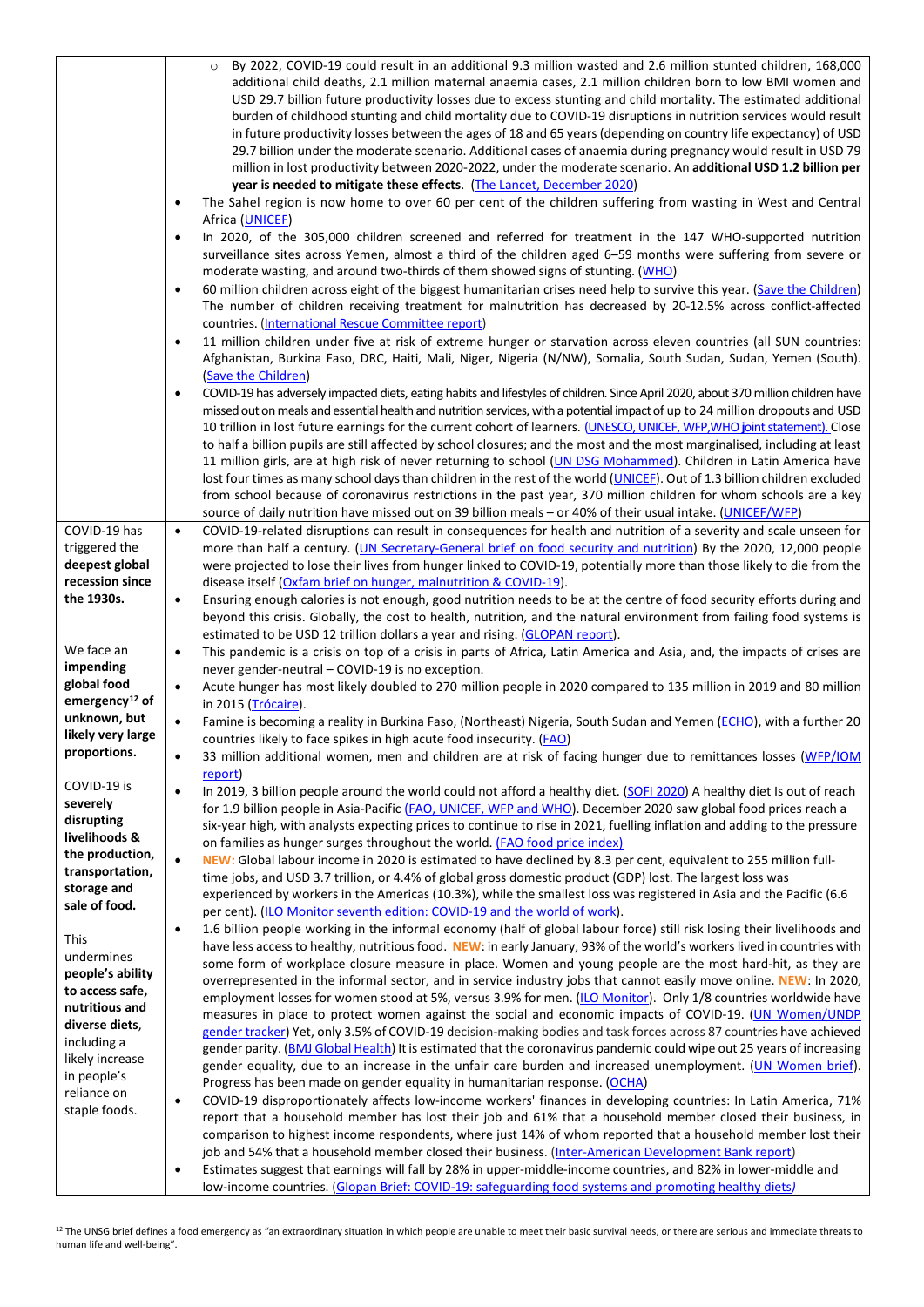| The <b>OECD</b><br>forecasts a<br>global GDP fall<br>of 4.5% in 2020<br>likely to push<br>more, especially<br>women, into<br>extreme | $\bullet$<br>$\bullet$<br>$\bullet$<br>$\bullet$ | Disruptions to food supply chains as a result of COVID-19 affected both the production and distribution of food,<br>exacerbated in some cases by currency depreciations, particularly in South Asia, sub-Saharan Africa, and Latin<br>America. (World Bank Commodity Markets Outlook). Of 2,400 people in 10 African countries, 94% reported that<br>prices of food and other essentials in their local markets had increased, while 82% said they had lost income or<br>revenue. Only 7% said they had enough savings to cope with a prolonged crisis. (ICRC survey)<br>Businesses in 'low- and middle-income' countries, collectively, lose between USD 130-850 billion a year through<br>malnutrition-related productivity reductions, equivalent to between 0.4% and 2.9% of those economies' combined<br>GDP (at the least). (Chatham House business case for nutrition report)<br>NEW: the global economy stands to lose as much as USD 9.2 trillion if governments fail to ensure developing economy<br>access to COVID-19 vaccines, as much as half of which would fall on advanced economies. (International Chamber of<br>Commerce study)<br>This the first increase in global poverty in more than 20 years (UNSG HLPF report). So far, the pandemic has led to a<br>7% increase in extreme poverty, with an additional 37 million people living below USD 1.90 a day (Bill & Melinda<br>Gates Foundation Goalkeepers report). 96 million people (of whom 47 million will be women and girls) will be pushed<br>into extreme poverty by the end of the year due to a slowing economy, job losses and lack of social protection (UN<br>Women/UNDP report). In 2021, 247 million women and 236 million men above 15 years of age will be living in<br>extreme poverty (UN Women/UNDP report). By 2030, an additional 130 million people may join the ranks of people<br>living in extreme poverty. Many of these vulnerable people are themselves involved in food production or food<br>systems-related work to secure their own food access. (UNSG food security nutrition brief). |
|--------------------------------------------------------------------------------------------------------------------------------------|--------------------------------------------------|-----------------------------------------------------------------------------------------------------------------------------------------------------------------------------------------------------------------------------------------------------------------------------------------------------------------------------------------------------------------------------------------------------------------------------------------------------------------------------------------------------------------------------------------------------------------------------------------------------------------------------------------------------------------------------------------------------------------------------------------------------------------------------------------------------------------------------------------------------------------------------------------------------------------------------------------------------------------------------------------------------------------------------------------------------------------------------------------------------------------------------------------------------------------------------------------------------------------------------------------------------------------------------------------------------------------------------------------------------------------------------------------------------------------------------------------------------------------------------------------------------------------------------------------------------------------------------------------------------------------------------------------------------------------------------------------------------------------------------------------------------------------------------------------------------------------------------------------------------------------------------------------------------------------------------------------------------------------------------------------------------------------------------------------------------------------------------------------------|
| poverty.                                                                                                                             | $\bullet$                                        | Analysis from the 2008 food price crisis found that child wasting increased by up to 50% in highly affected countries.                                                                                                                                                                                                                                                                                                                                                                                                                                                                                                                                                                                                                                                                                                                                                                                                                                                                                                                                                                                                                                                                                                                                                                                                                                                                                                                                                                                                                                                                                                                                                                                                                                                                                                                                                                                                                                                                                                                                                                        |
|                                                                                                                                      | $\bullet$                                        | COVID-19 will cause a 40% drop in foreign direct investment (FDI) in 2020. (UNCTAD, World Investment Report 2020)<br>A study of 107,000 children aged five and under has found that rising global temperatures are equal or greater                                                                                                                                                                                                                                                                                                                                                                                                                                                                                                                                                                                                                                                                                                                                                                                                                                                                                                                                                                                                                                                                                                                                                                                                                                                                                                                                                                                                                                                                                                                                                                                                                                                                                                                                                                                                                                                           |
|                                                                                                                                      |                                                  | contributor to child malnutrition compared to poverty, inadequate sanitation, and poor education. (Climate impacts<br>associated with reduced diet diversity in children across nineteen countries)                                                                                                                                                                                                                                                                                                                                                                                                                                                                                                                                                                                                                                                                                                                                                                                                                                                                                                                                                                                                                                                                                                                                                                                                                                                                                                                                                                                                                                                                                                                                                                                                                                                                                                                                                                                                                                                                                           |
|                                                                                                                                      |                                                  | <b>WHAT MUST BE DONE: Key messages</b>                                                                                                                                                                                                                                                                                                                                                                                                                                                                                                                                                                                                                                                                                                                                                                                                                                                                                                                                                                                                                                                                                                                                                                                                                                                                                                                                                                                                                                                                                                                                                                                                                                                                                                                                                                                                                                                                                                                                                                                                                                                        |
| Α                                                                                                                                    | $\bullet$                                        | SUN Movement Focal Points and multi-stakeholder platforms (MSPs) need to be involved in COVID-19 response and                                                                                                                                                                                                                                                                                                                                                                                                                                                                                                                                                                                                                                                                                                                                                                                                                                                                                                                                                                                                                                                                                                                                                                                                                                                                                                                                                                                                                                                                                                                                                                                                                                                                                                                                                                                                                                                                                                                                                                                 |
| comprehensive,                                                                                                                       |                                                  | recovery efforts. It is important to build on existing multi-stakeholder, multi-sectoral efforts. In 19 SUN countries,                                                                                                                                                                                                                                                                                                                                                                                                                                                                                                                                                                                                                                                                                                                                                                                                                                                                                                                                                                                                                                                                                                                                                                                                                                                                                                                                                                                                                                                                                                                                                                                                                                                                                                                                                                                                                                                                                                                                                                        |
| multi-sectoral                                                                                                                       |                                                  | the SUN Focal Point is a part of the COVID-19 emergency response efforts: Bangladesh, Cambodia, El Salvador, The                                                                                                                                                                                                                                                                                                                                                                                                                                                                                                                                                                                                                                                                                                                                                                                                                                                                                                                                                                                                                                                                                                                                                                                                                                                                                                                                                                                                                                                                                                                                                                                                                                                                                                                                                                                                                                                                                                                                                                              |
| approach to<br>nutrition needs                                                                                                       |                                                  | Gambia, Guatemala, Honduras, Indonesia, Lao PDR, Liberia, Nepal, Mauritania, Mozambique, Pakistan, Peru,<br>Philippines, Sierra Leone, Sudan, Viet Nam and Zambia.                                                                                                                                                                                                                                                                                                                                                                                                                                                                                                                                                                                                                                                                                                                                                                                                                                                                                                                                                                                                                                                                                                                                                                                                                                                                                                                                                                                                                                                                                                                                                                                                                                                                                                                                                                                                                                                                                                                            |
| to be integrated                                                                                                                     | $\bullet$                                        | In 2000, hunger in Cameroon and Nepal was categorised as "alarming", but today they are among the nations with                                                                                                                                                                                                                                                                                                                                                                                                                                                                                                                                                                                                                                                                                                                                                                                                                                                                                                                                                                                                                                                                                                                                                                                                                                                                                                                                                                                                                                                                                                                                                                                                                                                                                                                                                                                                                                                                                                                                                                                |
| into COVID-19                                                                                                                        |                                                  | moderate scores. (2020 Global Hunger Index)                                                                                                                                                                                                                                                                                                                                                                                                                                                                                                                                                                                                                                                                                                                                                                                                                                                                                                                                                                                                                                                                                                                                                                                                                                                                                                                                                                                                                                                                                                                                                                                                                                                                                                                                                                                                                                                                                                                                                                                                                                                   |
| response &<br>recovery efforts,                                                                                                      | $\bullet$                                        | A global Covid-19 response index by Foreign Policy magazine has given Senegal the highest possible score for its                                                                                                                                                                                                                                                                                                                                                                                                                                                                                                                                                                                                                                                                                                                                                                                                                                                                                                                                                                                                                                                                                                                                                                                                                                                                                                                                                                                                                                                                                                                                                                                                                                                                                                                                                                                                                                                                                                                                                                              |
| especially                                                                                                                           | $\bullet$                                        | communication strategy, and is ranked 2 <sup>nd</sup> highest in the world.<br>In Cameroon, FAO is training producers to use innovative solar dryers to process and conserve fruit and vegetables                                                                                                                                                                                                                                                                                                                                                                                                                                                                                                                                                                                                                                                                                                                                                                                                                                                                                                                                                                                                                                                                                                                                                                                                                                                                                                                                                                                                                                                                                                                                                                                                                                                                                                                                                                                                                                                                                             |
| actions across                                                                                                                       |                                                  | while preserving their nutritional status. In Cameroon, Congo and Gabon, 'Green Classes' have been introduced in                                                                                                                                                                                                                                                                                                                                                                                                                                                                                                                                                                                                                                                                                                                                                                                                                                                                                                                                                                                                                                                                                                                                                                                                                                                                                                                                                                                                                                                                                                                                                                                                                                                                                                                                                                                                                                                                                                                                                                              |
| health systems,                                                                                                                      |                                                  | schools to ensure nutrition-sensitive agriculture and food systems, with FAO support.                                                                                                                                                                                                                                                                                                                                                                                                                                                                                                                                                                                                                                                                                                                                                                                                                                                                                                                                                                                                                                                                                                                                                                                                                                                                                                                                                                                                                                                                                                                                                                                                                                                                                                                                                                                                                                                                                                                                                                                                         |
| food systems<br>and social                                                                                                           | $\bullet$                                        | Nigeria has developed a National Food and Nutrition Response Plan for the COVID-19 pandemic.                                                                                                                                                                                                                                                                                                                                                                                                                                                                                                                                                                                                                                                                                                                                                                                                                                                                                                                                                                                                                                                                                                                                                                                                                                                                                                                                                                                                                                                                                                                                                                                                                                                                                                                                                                                                                                                                                                                                                                                                  |
| protection                                                                                                                           | $\bullet$                                        | In Sudan and Ethiopia, SUN stakeholders have been supporting the development and dissemination of guidance on<br>nutrition during COVID-19.                                                                                                                                                                                                                                                                                                                                                                                                                                                                                                                                                                                                                                                                                                                                                                                                                                                                                                                                                                                                                                                                                                                                                                                                                                                                                                                                                                                                                                                                                                                                                                                                                                                                                                                                                                                                                                                                                                                                                   |
| systems.                                                                                                                             | $\bullet$                                        | Burkina Faso is harnessing digital and transformative opportunities for both integrated management of childhood                                                                                                                                                                                                                                                                                                                                                                                                                                                                                                                                                                                                                                                                                                                                                                                                                                                                                                                                                                                                                                                                                                                                                                                                                                                                                                                                                                                                                                                                                                                                                                                                                                                                                                                                                                                                                                                                                                                                                                               |
| (SUN country                                                                                                                         |                                                  | illnesses and malnutrition - leading to a significant rise in correct undernutrition classifications. A workshop was<br>organised by the SUN Focal Point for MPs during crisis on the importance of nutrition.                                                                                                                                                                                                                                                                                                                                                                                                                                                                                                                                                                                                                                                                                                                                                                                                                                                                                                                                                                                                                                                                                                                                                                                                                                                                                                                                                                                                                                                                                                                                                                                                                                                                                                                                                                                                                                                                                |
| practices are<br>highlighted in                                                                                                      | $\bullet$                                        | In Comoros, an information system on severe acute malnutrition (SAM) management has been built during the<br>COVID-19 crisis.                                                                                                                                                                                                                                                                                                                                                                                                                                                                                                                                                                                                                                                                                                                                                                                                                                                                                                                                                                                                                                                                                                                                                                                                                                                                                                                                                                                                                                                                                                                                                                                                                                                                                                                                                                                                                                                                                                                                                                 |
| orange)                                                                                                                              | $\bullet$                                        | El Salvador, Costa Rica, Guinea-Bissau, Madagascar and Togo have stepped up communication on the importance<br>of nutrition to fight COVID-19, also targeting children.                                                                                                                                                                                                                                                                                                                                                                                                                                                                                                                                                                                                                                                                                                                                                                                                                                                                                                                                                                                                                                                                                                                                                                                                                                                                                                                                                                                                                                                                                                                                                                                                                                                                                                                                                                                                                                                                                                                       |
|                                                                                                                                      | $\bullet$                                        | In El Salvador, the SUN Civil Society Alliance is delivering food parcels to those most in need.                                                                                                                                                                                                                                                                                                                                                                                                                                                                                                                                                                                                                                                                                                                                                                                                                                                                                                                                                                                                                                                                                                                                                                                                                                                                                                                                                                                                                                                                                                                                                                                                                                                                                                                                                                                                                                                                                                                                                                                              |
|                                                                                                                                      | $\bullet$                                        | In Bangladesh, the National Nutrition Services (NNS) is conducting online surveys to assess the functionality of 366<br>severe acute malnutrition centres.                                                                                                                                                                                                                                                                                                                                                                                                                                                                                                                                                                                                                                                                                                                                                                                                                                                                                                                                                                                                                                                                                                                                                                                                                                                                                                                                                                                                                                                                                                                                                                                                                                                                                                                                                                                                                                                                                                                                    |
|                                                                                                                                      | $\bullet$                                        | Lao PDR is mainstreaming nutrition into its emergency plan.                                                                                                                                                                                                                                                                                                                                                                                                                                                                                                                                                                                                                                                                                                                                                                                                                                                                                                                                                                                                                                                                                                                                                                                                                                                                                                                                                                                                                                                                                                                                                                                                                                                                                                                                                                                                                                                                                                                                                                                                                                   |
|                                                                                                                                      | $\bullet$                                        | In Niger, the Technical Group on Nutrition, based within the Ministry of Health, and composed of key nutrition<br>stakeholders, is working together to improve coordination.                                                                                                                                                                                                                                                                                                                                                                                                                                                                                                                                                                                                                                                                                                                                                                                                                                                                                                                                                                                                                                                                                                                                                                                                                                                                                                                                                                                                                                                                                                                                                                                                                                                                                                                                                                                                                                                                                                                  |
|                                                                                                                                      | $\bullet$                                        | Myanmar is boosting governmental efforts to screen potential COVID-19 cases within the 4 million migrant workers                                                                                                                                                                                                                                                                                                                                                                                                                                                                                                                                                                                                                                                                                                                                                                                                                                                                                                                                                                                                                                                                                                                                                                                                                                                                                                                                                                                                                                                                                                                                                                                                                                                                                                                                                                                                                                                                                                                                                                              |
|                                                                                                                                      |                                                  | returning from Thailand and China and ensure a 3-week quarantine period in designated centres, ensuring adequate                                                                                                                                                                                                                                                                                                                                                                                                                                                                                                                                                                                                                                                                                                                                                                                                                                                                                                                                                                                                                                                                                                                                                                                                                                                                                                                                                                                                                                                                                                                                                                                                                                                                                                                                                                                                                                                                                                                                                                              |
|                                                                                                                                      |                                                  | shelter, health, nutrition and hygiene standards.                                                                                                                                                                                                                                                                                                                                                                                                                                                                                                                                                                                                                                                                                                                                                                                                                                                                                                                                                                                                                                                                                                                                                                                                                                                                                                                                                                                                                                                                                                                                                                                                                                                                                                                                                                                                                                                                                                                                                                                                                                             |
|                                                                                                                                      | $\bullet$                                        | Peru's Ministry of Economy has a long-standing online portal, Consulta Amigable, that monitors allocations for<br>nutrition interventions and now COVID-19 interventions.                                                                                                                                                                                                                                                                                                                                                                                                                                                                                                                                                                                                                                                                                                                                                                                                                                                                                                                                                                                                                                                                                                                                                                                                                                                                                                                                                                                                                                                                                                                                                                                                                                                                                                                                                                                                                                                                                                                     |
|                                                                                                                                      | $\bullet$                                        | In Central America, the Central American Integration System (SICA) has launched a Regional Contingency Plan where                                                                                                                                                                                                                                                                                                                                                                                                                                                                                                                                                                                                                                                                                                                                                                                                                                                                                                                                                                                                                                                                                                                                                                                                                                                                                                                                                                                                                                                                                                                                                                                                                                                                                                                                                                                                                                                                                                                                                                             |
|                                                                                                                                      |                                                  | food security and nutrition is well positioned, as SICA will coordinate actions within this framework to avoid food                                                                                                                                                                                                                                                                                                                                                                                                                                                                                                                                                                                                                                                                                                                                                                                                                                                                                                                                                                                                                                                                                                                                                                                                                                                                                                                                                                                                                                                                                                                                                                                                                                                                                                                                                                                                                                                                                                                                                                           |
|                                                                                                                                      |                                                  | crises, and will monitor indicators, especially related to adequate access, availability of food and stability.                                                                                                                                                                                                                                                                                                                                                                                                                                                                                                                                                                                                                                                                                                                                                                                                                                                                                                                                                                                                                                                                                                                                                                                                                                                                                                                                                                                                                                                                                                                                                                                                                                                                                                                                                                                                                                                                                                                                                                               |
|                                                                                                                                      | $\bullet$                                        | In Pakistan, the Civil Society Network has mobilised philanthropists, raised awareness, found local resources,                                                                                                                                                                                                                                                                                                                                                                                                                                                                                                                                                                                                                                                                                                                                                                                                                                                                                                                                                                                                                                                                                                                                                                                                                                                                                                                                                                                                                                                                                                                                                                                                                                                                                                                                                                                                                                                                                                                                                                                |
|                                                                                                                                      |                                                  | provided food baskets and personal protective equipment, and hand washing stations, while helping people contact<br>and register with government support programmes.                                                                                                                                                                                                                                                                                                                                                                                                                                                                                                                                                                                                                                                                                                                                                                                                                                                                                                                                                                                                                                                                                                                                                                                                                                                                                                                                                                                                                                                                                                                                                                                                                                                                                                                                                                                                                                                                                                                          |
|                                                                                                                                      | $\bullet$                                        | The SUN Civil Society Asia Coordination Group has launched a campaign "Nutrition Can't Wait".                                                                                                                                                                                                                                                                                                                                                                                                                                                                                                                                                                                                                                                                                                                                                                                                                                                                                                                                                                                                                                                                                                                                                                                                                                                                                                                                                                                                                                                                                                                                                                                                                                                                                                                                                                                                                                                                                                                                                                                                 |
|                                                                                                                                      | $\bullet$                                        | In Central America, the role of nutrition and SUN in recovery efforts is in the spotlight, with a historic dialogue, the                                                                                                                                                                                                                                                                                                                                                                                                                                                                                                                                                                                                                                                                                                                                                                                                                                                                                                                                                                                                                                                                                                                                                                                                                                                                                                                                                                                                                                                                                                                                                                                                                                                                                                                                                                                                                                                                                                                                                                      |
|                                                                                                                                      |                                                  | first one in 30 years, took place to discuss the future of the region (incl. Secretary-General António Guterres, together<br>with President Cerezo, all Presidents of Central American countries and Lead Group member Alicia Bárcena).                                                                                                                                                                                                                                                                                                                                                                                                                                                                                                                                                                                                                                                                                                                                                                                                                                                                                                                                                                                                                                                                                                                                                                                                                                                                                                                                                                                                                                                                                                                                                                                                                                                                                                                                                                                                                                                       |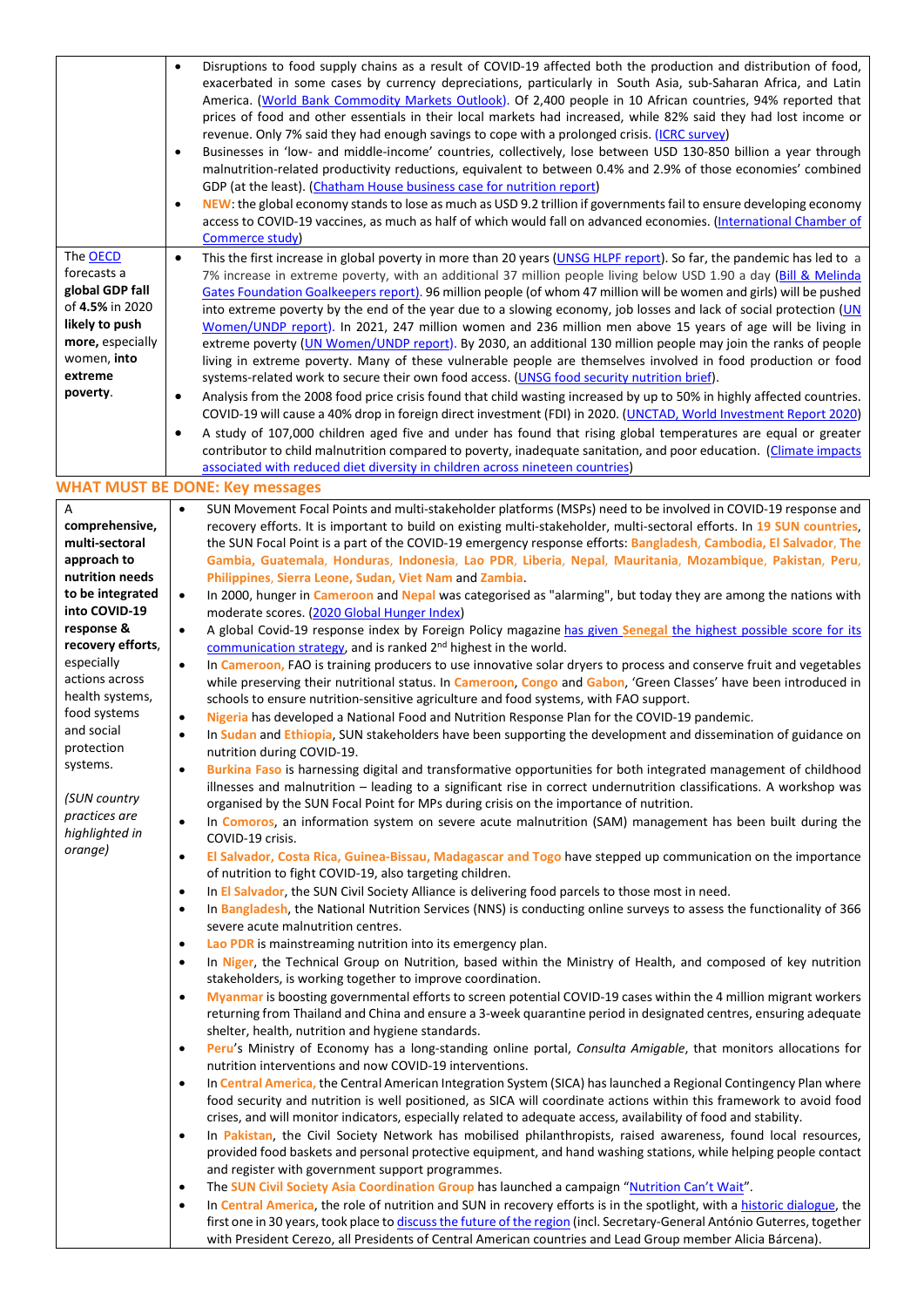|                                 | At the 14 December Nutrition for Growth Year of Action kick-off event, global leaders committed more than USD 3<br>$\bullet$                                                                                                                     |
|---------------------------------|--------------------------------------------------------------------------------------------------------------------------------------------------------------------------------------------------------------------------------------------------|
|                                 | billion to address hunger and nutrition crisis, including strong commitments from Pakistan, Guatemala, Nigeria,<br>Senegal and Bangladesh.                                                                                                       |
| <b>Nutrition must</b>           | Poor quality diets without the range of nutrients needed for immune function, brain development and health more<br>$\bullet$                                                                                                                     |
| be essential<br>pillar of post- | broadly leave a permanent legacy.<br>Every response to this crisis must be appropriate for the context, led by countries themselves and ensuring effective<br>$\bullet$                                                                          |
| <b>COVID recovery</b>           | coordination between humanitarian and development actors and between different sectors.                                                                                                                                                          |
| & emergency                     | Vulnerability factors such as poverty, inequality (also based on gender), pre-existent malnutrition, infectious diseases<br>$\bullet$                                                                                                            |
| preparedness-                   | such as HIV/AIDS, non-communicable diseases such as diabetes, crowded living conditions, poor access to healthcare                                                                                                                               |
| to build                        | and clean water and sanitation must be considered and addressed.                                                                                                                                                                                 |
| immunity and<br>resilience of   | National and global responses aiming to prevent a hunger crisis need to critically look at the role and status of women<br>$\bullet$                                                                                                             |
| people &                        | and girls in food systems and nutrition actions, as responses to COVID-19 and related hunger crises are either<br>ignoring women and girls or treating them as victims who have no role in addressing the problems they face. (CARE              |
| communities.                    | analysis)                                                                                                                                                                                                                                        |
|                                 | THE SUN MOVEMENT'S RESPONSE TO COVID-19: Our priorities                                                                                                                                                                                          |
| The SUN is                      | We focus on facilitating coordinated action by SUN Movement stakeholders, at all levels, and providing information and                                                                                                                           |
| taking a                        | support, to better equip stakeholders in SUN countries to play a role in COVID-19 response & recovery efforts, and to keep<br>ensuring a multi-sectoral, multi-stakeholder approach to nutrition. We engage with SUN country stakeholders, on an |
| Movement-                       | ongoing basis, to understand the current situation and how it affects nutrition. Looking ahead, the focus will be on building                                                                                                                    |
| wide approach                   | 'forward' better, with the realisation that the impacts of COVID-19 will be felt for years to come, in line with the SUN                                                                                                                         |
| to COVID-19,<br>bringing        | strategy for its third phase (2021-2025).                                                                                                                                                                                                        |
| together the                    | <b>Some examples:</b>                                                                                                                                                                                                                            |
| entire Global                   | ✓<br>Secretariat workstreams up and running, with monthly meetings, also across the Global Support System, to focus                                                                                                                              |
| Support                         | not just on COVID-19 but road ahead, at large                                                                                                                                                                                                    |
| System <sup>13</sup> to         | ✓<br>SUN Lead Group COVID-19 engagement mapping (draft finalised)<br>✓                                                                                                                                                                           |
| jointly                         | The 2020 SUN Movement Joint-Assessment incorporated a range of questions also related to COVID-19 (50 SUN<br>countries did the 2020 exercise).                                                                                                   |
| advocate to                     | ✓<br>SUN COVID-19 knowledge hub (saw some 25,000 visits in 2020).                                                                                                                                                                                |
| safeguard                       | ✓<br>SUN Movement information note and key messages (popular tools on the SUN website but also used by Focal Points                                                                                                                              |
| nutrition                       | and other stakeholders in Pakistan, Gabon, Burkina Faso, El Salvador (govt) Guatemala (UNICEF), Honduras (govt),                                                                                                                                 |
| during and<br>following this    | Liberia (govt), Zambia (govt), Rwanda (UNRC, information note, factsheet). (downloaded 2,614 times in 2020)                                                                                                                                      |
| crisis, and                     | ✓<br>SUN key asks for each stakeholder group (finalised in English, French and Spanish)<br>✓                                                                                                                                                     |
| providing                       | SUN and COVID-19 factsheets (February editions in <i>English, French and Spanish</i> to be launched next week)<br>✓<br>SUN country situation papers and SMS-wide follow-up spreadsheet. In addition, regional reports and an overview            |
| support to                      | have been created                                                                                                                                                                                                                                |
| <b>SUN countries</b>            | ✓<br>Joint advocacy and communication strategy & action plan and donor mapping for donor-specific asks (ongoing)                                                                                                                                 |
| during the                      | ✓<br>Integrating SUN approach into new Global Nutrition Cluster guidance, and a Review of opportunities and challenges                                                                                                                           |
| emergency,                      | for strengthening humanitarian and development nexus for nutrition, lessons learned from Myanmar, Niger,                                                                                                                                         |
| recovery and                    | Afghanistan and South Sudan and interviews with SUN Focal Points of Afghanistan/Yemen and Niger.<br>✓                                                                                                                                            |
| beyond.                         | Harnessing moments and the media (such as the launch of the Global Nutrition Report, including interviews featured<br>in the FT and Le Monde)                                                                                                    |
|                                 | ✓<br>Sharing and learning, through calls and webinars. A SUN-FAO elearning Academy partnership is in place, which offers                                                                                                                         |
|                                 | free online courses, in EN/FR/SP, on key topics, with a webinar to be held on Wednesday 24 February looking at                                                                                                                                   |
|                                 | nutrition-sensitive agriculture and food systems.<br>$\checkmark$<br>A nutrition leadership training for francophone SUN focal points has kicked off, with support from Nutrition                                                                |
|                                 | International and MQSUN+. An Asia-Pacific roundtable for N4G featuring Bangladesh, Pakistan, Timor-Leste, Sri                                                                                                                                    |
|                                 | Lanka, Kyrgyzstan, Viet Nam, Philippines, Indonesia was held Wednesday 17 February. A roundtable for East and                                                                                                                                    |
|                                 | Southern Africa will be held Thursday 25 February. The Youth Leaders for Nutrition (#YL4N) have been active, and                                                                                                                                 |
|                                 | Mike Khunga will take part in the Japan launch of the Save the Children report "Nutrition Critical" Wednesday 24                                                                                                                                 |
|                                 | February.<br>✓<br>SUN Pooled Fund grantee scopes have been revised to support countries' COVID-19 response. SUN government focal                                                                                                                 |
|                                 | points have been encouraged to converge with CSAs to seize the opportunity and include important actions. In                                                                                                                                     |
|                                 | parallel, timeframes have been revised to mitigate the impact of COVID. (A Pooled Fund website has been launched)                                                                                                                                |
|                                 | On 27 January, a first-ever <b>SUN</b> progress portal and first part of 2020 progress report was launched.<br>✓                                                                                                                                 |
|                                 | During the 34 <sup>th</sup> African Union Summit, nutrition was accepted as the AU theme for 2022.<br>✓                                                                                                                                          |
|                                 | ✓<br>The SUN Coordinator has played a key role during the CFS 47th session, held 8-11 February, and took part in a UN                                                                                                                            |
|                                 | Food Systems Dialogue on financing food systems & nutrition transformation held 12 February. The UN Food Systems<br>Summit launched the Independent Dialogues Step-by-Step Guide and Promotion Toolkit this week.                                |
|                                 | WHAT MUST BE DONE: Key asks for each stakeholder group <sup>14</sup>                                                                                                                                                                             |
| <b>SUN governments:</b>         | Ensure nutrition is prioritised in COVID-19 response and recovery plans, with a focus on the most<br>$\bullet$                                                                                                                                   |
| Governments are                 | vulnerable, and women and girls who often eat last and least;                                                                                                                                                                                    |
| responsible for                 | Ensure COVID-19 response planning and coordination leverage existing nutrition capacity and multi-<br>$\bullet$                                                                                                                                  |
| regulating, coordinating,       | sectoral, multi-stakeholder coordination structures, including the SUN Focal Point and MSPs;                                                                                                                                                     |
| implementing and                | Continue implementing a multi-sectoral, multi-stakeholder approach to nutrition. Stay "open for<br>$\bullet$                                                                                                                                     |
| monitoring national             | business" and engage with key constituency groups on COVID response, including civil society;                                                                                                                                                    |
| health, social protection,      |                                                                                                                                                                                                                                                  |

<span id="page-3-1"></span><span id="page-3-0"></span><sup>&</sup>lt;sup>13</sup> The Global Support System, to this end, includes the SUN Networks, the Executive Committee, the Lead Group and the SUN Coordinator.

<sup>&</sup>lt;sup>14</sup> These asks are the final key asks developed by the joint COVID-19 advocacy and communication task team, to be updated in 2021.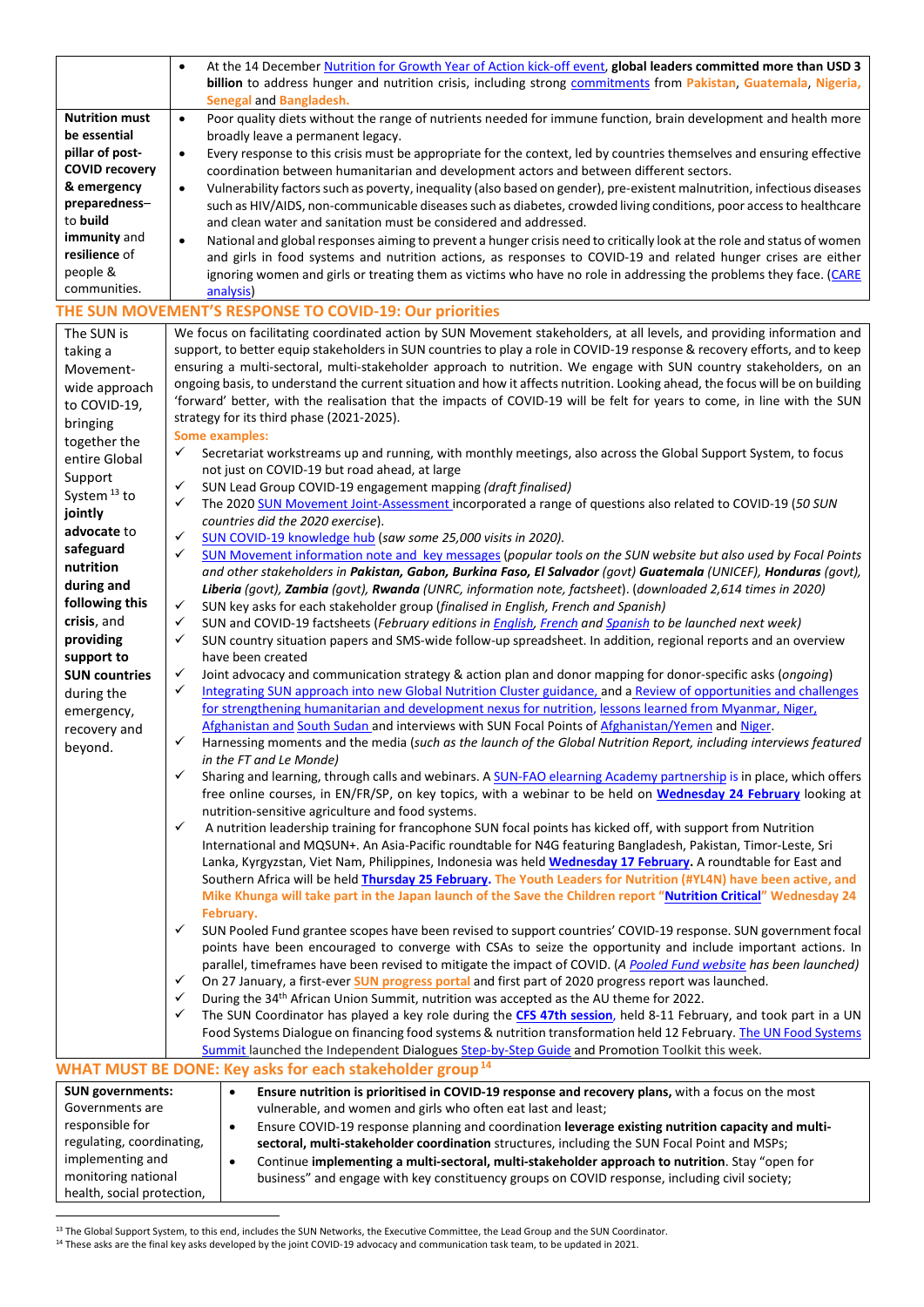| and food systems, and for                              | Continue investing and implementing interventions to prevent and treat malnutrition across health,<br>$\bullet$                                                                                                            |
|--------------------------------------------------------|----------------------------------------------------------------------------------------------------------------------------------------------------------------------------------------------------------------------------|
| the national COVID-19                                  | food, and social protection systems, and maintain nutrition-sensitive programming in WASH, gender and                                                                                                                      |
| responses and recovery.                                | other relevant sectors. Globally 62.2% of countries not put in place social protection measure related to                                                                                                                  |
|                                                        | food security and nutrition. Central Asia, Asia-Pacific and Arab states have significantly less coverage than                                                                                                              |
| They are leading multi-                                | Latin America and Caribbean and the African regions (ILO Social Protection Monitor on COVID-19);                                                                                                                           |
| sectoral, multi-                                       | An additional USD 19 billion a year from low- and middle-income countries' own budgets should be given<br>٠                                                                                                                |
| stakeholder coordination                               | for food security and nutrition to accompany development cooperation; (Ceres2030)                                                                                                                                          |
| for nutrition, which                                   | Over 100 million women and girls could be lifted out of poverty if governments implement a<br>٠                                                                                                                            |
| should continue<br>throughout the COVID-19             | comprehensive strategy aimed at improving access to education and family planning, fair and equal                                                                                                                          |
| response and recovery.                                 | wages, and expanding social transfers (UN Women/UNDP report);                                                                                                                                                              |
|                                                        | Maintain and adapt approaches in accordance with technical guidance;<br>٠<br>Adopt and enforce guidelines that support actors in reaching people with nutrition supplies and services;<br>$\bullet$                        |
|                                                        | Monitor access to essential nutrition services, food prices (including nutritious foods), purchasing power,<br>$\bullet$                                                                                                   |
|                                                        | consumption patterns, and nutritional status;                                                                                                                                                                              |
|                                                        | Put in place, monitor and implement policy and fiscal measures that promote access to healthy food.<br>$\bullet$                                                                                                           |
|                                                        | Promote consumption of safe and healthy diets and ensure the supply of fortified foods and specialised                                                                                                                     |
|                                                        | nutrition commodities.                                                                                                                                                                                                     |
| <b>Bilateral &amp; multilateral</b>                    | $\bullet$<br>Scale up funding! Donors only spend 1% of their budgets on nutrition (GNR 2018) - but even current level                                                                                                      |
| donors & philanthropies:                               | of funding could be at risk due to COVID-19 at a time when needs are greater than ever. Aid to agriculture                                                                                                                 |
| Donors can play a vital                                | in developing countries fell from nearly 25% of all donors' sector-allocable aid in the mid-1980s to only 5%                                                                                                               |
| role. Nutrition is a                                   | in 2018 (UNSG HLPF report). An additional USD 14 billion is needed from donor governments to stop                                                                                                                          |
| sensible and effective                                 | millions more people from going hungry in wake of COVID-19 globally, but also to double the incomes of                                                                                                                     |
| investment, but, often,                                | 545 million small-scale farmers, and limit agricultural emissions in line with the Paris climate agreement.                                                                                                                |
| even if countries do have                              | This means roughly doubling the amount of aid given for food security and nutrition each year (Ceres2030).                                                                                                                 |
| nutrition as a priority                                | The Global Humanitarian Response Plan (GHRP) for COVID-19, together with existing humanitarian appeals,<br>$\bullet$                                                                                                       |
| funding levels do not<br>follow.                       | became the largest-ever financial ask: \$39 billion. As of November 2020, donors have generously given                                                                                                                     |
|                                                        | \$17 billion to inter-agency plans (OCHA)                                                                                                                                                                                  |
| Donors' continued                                      | Increase flexibility to extend support across sectors to adapt and implement amidst the changing context<br>٠<br>(e.g. through flexible budgeting to cover unforeseen expenses, being supportive of no-cost extensions, or |
| commitment to funding                                  | re-shaping projects to allow, for example, shifting focus to support vulnerable families/populations);                                                                                                                     |
| nutrition and to a multi-                              | Continued commitment to a multi-sectoral, multi-stakeholder approach to nutrition at the country level,<br>$\bullet$                                                                                                       |
| sectoral, multi-                                       | linking humanitarian and development efforts;                                                                                                                                                                              |
| stakeholder approach is                                | $\bullet$<br>Support innovation, research, and development that can strengthen the nutrition response to COVID-19;                                                                                                         |
| key for continued                                      | Support SMEs - with focus on those producing nutritious food - in partnership with governments and other<br>$\bullet$                                                                                                      |
| nutrition progress.                                    | stakeholders. Support can be given through short term (emergency) operating capital to SMEs, either on a                                                                                                                   |
| Donors (especially high-                               | grant or loan basis, by adapting funding to make it more accessible to SMEs (shorter terms/longer                                                                                                                          |
| profile politicians and                                | repayment, and payment in local currency);                                                                                                                                                                                 |
| philanthropists) also have<br>a strong advocacy voice. | Provide technical assistance to low- and middle-income countries based on country needs;<br>$\bullet$                                                                                                                      |
|                                                        | Use their voice to advocate for nutrition in the context of COVID-19, including in regional and global<br>$\bullet$                                                                                                        |
|                                                        | decision-making fora and in the media.                                                                                                                                                                                     |
| <b>The United Nations:</b>                             | Ensure that key UN actors coordinating the COVID-19 response at national level liaise with nutrition<br>$\bullet$                                                                                                          |
| The UN plays an essential<br>role in investing in,     | actors, including SUN government FPs and MSPs;<br>Work as 'one UN' at country level, ensuring effective coordination across humanitarian and development                                                                   |
| coordinating and                                       | $\bullet$<br>actors and coordination mechanisms;                                                                                                                                                                           |
| implementing the COVID-                                | Continued commitment to a multi-sectoral, multi-stakeholder approach to nutrition at country level,<br>$\bullet$                                                                                                           |
| 19 response and                                        | amplifying key nutrition messages at UNCT meetings and fostering involvement of SUN networks                                                                                                                               |
| nutrition-related                                      | (including Focal Points and MSPs) in country-level COVID-19 response efforts;                                                                                                                                              |
| programmes across                                      | Support government and liaise with civil society and other key partners to provide and disseminate up-<br>$\bullet$                                                                                                        |
| health, social protection                              | to-date guidance from the UN and considerations within specific country contexts;                                                                                                                                          |
| and food systems in                                    | Deliver clear, actionable operational guidance for frontline workers and policymakers;<br>$\bullet$                                                                                                                        |
| support of governments.                                | Improve coordination, communication and support to help governments navigate the "information<br>$\bullet$                                                                                                                 |
| UN agencies develop                                    | overload";                                                                                                                                                                                                                 |
| technical and operational                              | $\bullet$<br>Share emerging evidence regarding COVID-19 and nutrition;                                                                                                                                                     |
| guidelines, supporting<br>data collection,             | Document and share country experiences to promote learning across borders;<br>$\bullet$                                                                                                                                    |
| monitoring, evaluation                                 | Raise awareness, including through UN leadership, about the importance of good nutrition in the context<br>$\bullet$                                                                                                       |
| and learning.                                          | of COVID-19 and the potentially devastating effects of the pandemic on people's nutrition.                                                                                                                                 |
| Civil society:                                         | Maintain or adapt nutrition programming in line with ongoing guidance;<br>$\bullet$                                                                                                                                        |
| Civil society has                                      | Support the dissemination of standard messaging (to dispel misinformation), especially to vulnerable<br>٠                                                                                                                  |
| important roles as                                     | populations, in coordination with government, UN and other partners;                                                                                                                                                       |
| implementing partners in                               | Utilise operational capacity to support implementation efforts amidst the COVID-19 response across<br>$\bullet$                                                                                                            |
| the COVID-19 response,                                 | sectors, in coordination with government and partners;                                                                                                                                                                     |
| and in nutrition                                       | Advocate to ensure nutrition remains a priority during and after the pandemic;<br>٠                                                                                                                                        |
| programmes across                                      | Advocate for and help facilitate community engagement to ensure vulnerable communities are consulted<br>$\bullet$                                                                                                          |
| health, food systems and                               | and heard in design of COVID-19 response plans;                                                                                                                                                                            |
| social protection. They                                | Continued commitment to a multi-sectoral, multi-stakeholder approach to nutrition at country level,<br>$\bullet$                                                                                                           |
| are critical advocacy,<br>communication and            | aligning programmes and advocacy efforts;                                                                                                                                                                                  |
| community actors.                                      |                                                                                                                                                                                                                            |
|                                                        |                                                                                                                                                                                                                            |